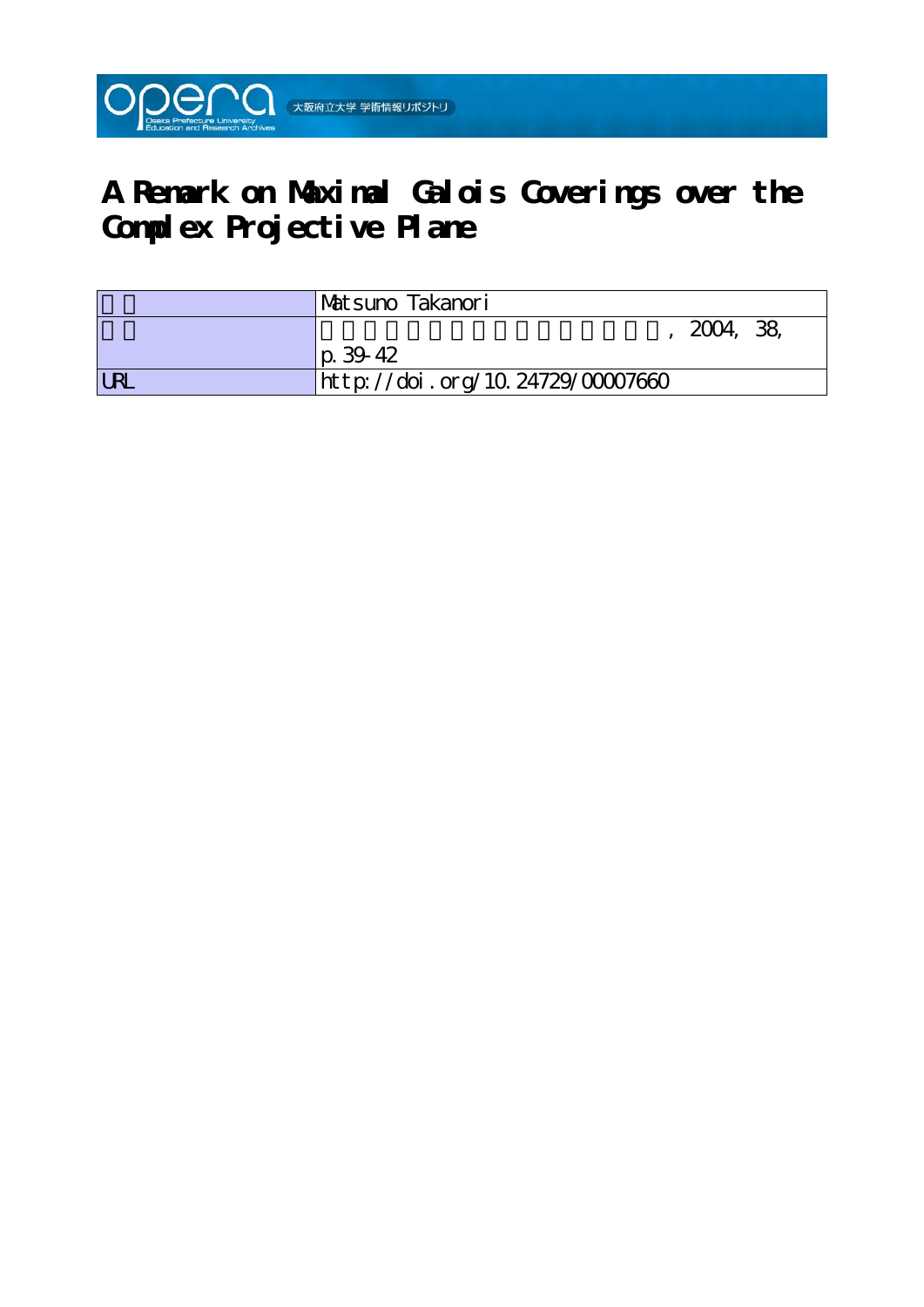# A REMARK ON MAXIMAL GALOIS **COVERINGS OVER THE COMPLEX PROJECTIVE PLANE**

Takanori MATSUNO\*

### A bstract

We set  $C = \{(x, y) \in \mathbb{C}^2 | y^2 = x^3 \}$  and put  $D = e\overline{C} + mL_{\infty}$ , where  $\overline{C}$  is the closure of C in the complex projective plane  $\mathbf{P}^2(C)$  and  $L_{\infty}$  is the line at infinity. In this short note we shall prove that if  $\epsilon \geq 6$  and  $m = 2$ , then there does not exist a maximal Galois covering  $\pi : X \to \mathbf{P}^2(\mathbf{C})$  which branches at D.

#### Introduction  $\mathbf{1}$

We set  $C = \{(x, y) \in \mathbb{C}^2 | y^2 = x^3 \}$  and we denote by  $\overline{C}$  its closure in  $\mathbf{P}^2(\mathbf{C})$  and by  $L_{\infty}$ the line at infinity of  $\mathbf{P}^2(\mathbf{C})$ . Let e, m be positive integers and consider the effective divisor  $D =$  $e\bar{C}+mL_{\infty}$  on  $\mathbf{P}^{2}(\mathbf{C})$ . For this type of the divisor the following results are known (cf. [3], [4] and  $[5]$ ):

Theorem 1.1 Suppose that  $e = 2, 3, 4$  or 5 and let  $D = e\overline{C} + mL_{\infty}$ . Then there exists a maximal Galois covering  $\pi$  :  $X \to \mathbf{P}^2(\mathbf{C})$ which branches at  $D$  if and only if  $(e, m)$  =  $(2, 2), (3, 1), (3, 2), (3, 4), (4, 2), (4, 4), (4, 8),$  $(5, 2), (5, 4), (5, 5), (5, 10), (5, 20).$ 

Theorem 1.2 (Namba[5]) Suppose  $e = 6$  and  $m = 2$ . Then there does not exist a maximal Galois covering  $\pi : X \to \mathbf{P}^2(\mathbf{C})$  which branches at D.

(Received April 14, 2004)

\* Department of Liberal Arts

We modify the idea of his proof for Theorem1.2 and extend his result. In this note we shall prove:

**Theorem 1.3** Suppose  $e \ge 6$  and  $m = 2$ . Then there does not exist a maximal Galois covering  $\pi: X \to \mathbf{P}^2(\mathbf{C})$  which branches at D.

### $\overline{2}$ Summary of the theory of maximal coverings

Let  $M$  be an *n*-dimensional complex manifold and  $D = \sum_{i=1}^{s} e_i D_i$  ( $e_i > 0$ ) an effective divisor on M, where  $D_i$  is an irreducible component of  $D$ .

Definition 2.1 Let  $\pi$  :  $X \rightarrow M$  be a Galois covering which branches at D. We say that  $\pi$ is the maximal Galois covering of  $(M, D)$  if  $\pi$ dominates any branched covering over M which branches at most at D.

We set  $B = D_1 \cup ... \cup D_s$ . We fix a base point  $p_0 \in M - B$  and take a point  $p_i \in D_i$  - $Sing(B)$ , where  $Sing(B)$  is the singular locus of B. Let W be a small open neighborhood of  $p_i$ 

Bul. of Osaka Pref. Col. of Tech. Vol.38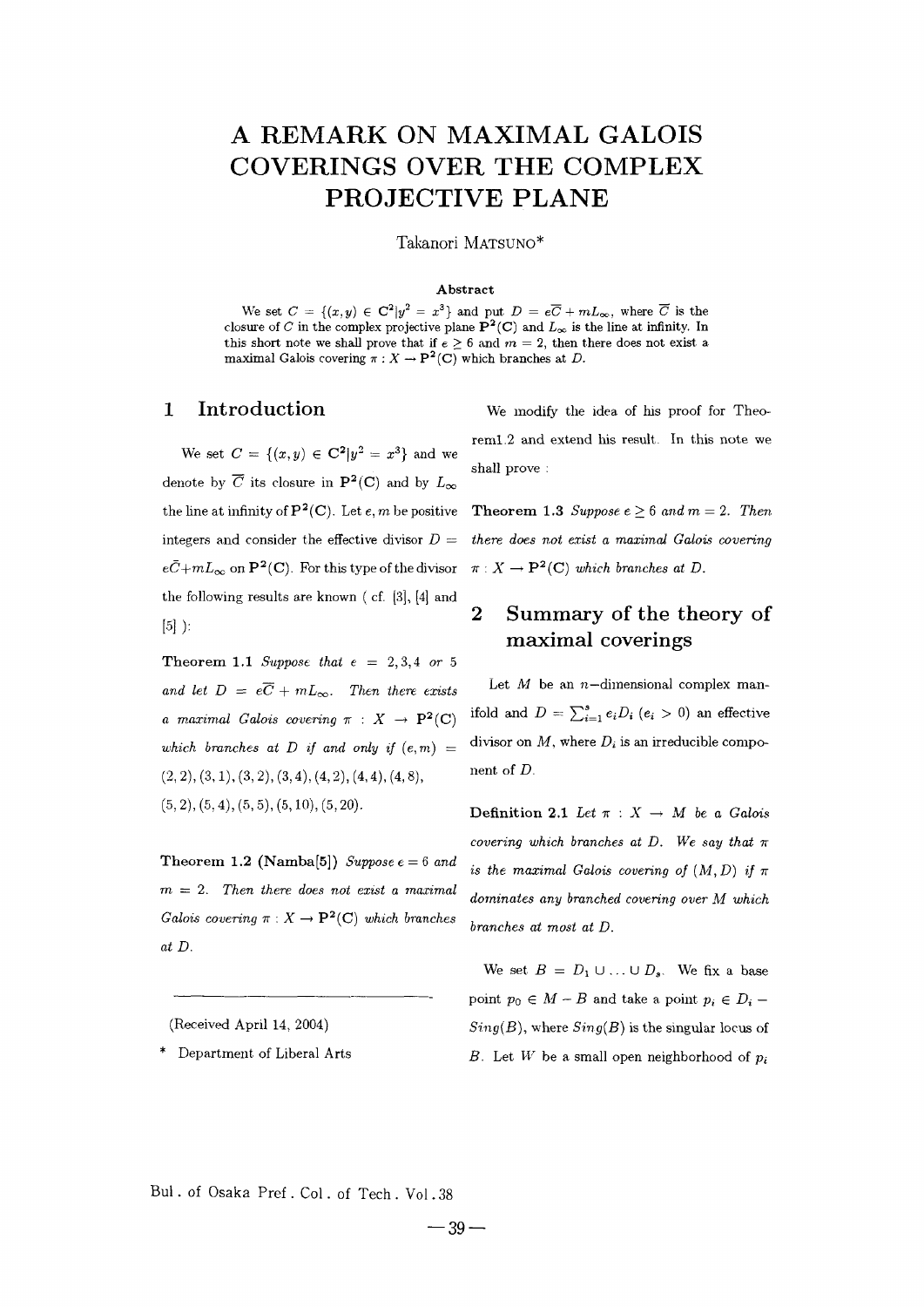$p_i = (0, ..., 0)$  and  $D_i \cap W = \{(w_1, ..., w_n) \in$  $W|w_n = 0$ . We define a loop  $\alpha_i$  as  $\alpha_i =$  $(0,\ldots,0,\varepsilon e^{2\pi\sqrt{-1}t})$   $(0\leq t\leq 1)$ , where  $\varepsilon>0$  is a sufficiently small positive number.  $\alpha_i$  rounds  $D_i$ once in a counterclockwise direction with  $p_i$  as a center. We take a path  $\beta_i$  in  $M-B$  from  $q_i =$  $(0,\ldots,0,\varepsilon)$  to  $p_0$  and we define  $\gamma_i = \beta_i^{-1} \alpha_i \beta_i$ which is a loop in  $M - B$  with  $p_0$  as a starting point. Let  $J = \ll \gamma_1^{e_1}, \ldots, \gamma_s^{e_s} \gg$  be the smallest normal subgroup of  $\pi_1(M - B, p_0)$  which contains  $\gamma_1^{e_1}, \ldots, \gamma_s^{e_s}$ .

Consider the following condition on a subgroup K of  $\pi_1(M-B,p_0)$ :

Condition 2.2 Let K be a subgroup of  $\pi_1(M (B, p_0)$  such that  $J \subset K$ . If  $\gamma_i^d \in K$ , then  $d \equiv 0$ (mod e<sub>j</sub>) for  $(1 \leq j \leq s)$ .

For any singular point  $p \in Sing(B)$ , take  $V_p$  a sufficiently small open neiborhood of  $p$  in  $M$  and let  $i_p: V_p - B \to M - B$  be the inclusion map and  $(i_p)_*: \pi_1(V_p - B, p'_0) \to \pi_1(M - B, p'_0)$  be the homomorphism induced by  $i_p$ , where  $p'_0$  is a fixed point in  $V_p - B$ . Let  $\beta$  be a path in  $M - B$ from  $p'_0$  to  $p_0$ . Then we have the isomorphism  $\pi_1(M-B,p_0') \ni \gamma \mapsto \beta^{-1} \gamma \beta \in \pi_1(M-B,p_0).$ 

We identify  $\pi_1(M - B, p'_0)$  with  $\pi_1(M - B, p_0)$ through this isomorphism

Condition 2.3 Let K be a subgroup of  $\pi_1(M B, p_0$  such that  $J \subset K$ . For any singular point  $p \in Sing(B), K_p := (i_p)_*^{-1}(K)$  is a subgroup of  $\pi_1(V_p - B, p'_0)$  of finite index.

groups K of  $\pi_1(M - B, p_0)$  with  $J \subset K$  which by  $f(a) = ST$  and  $f(b) = TS$ .

with a coordinate system  $(w_1, \ldots, w_n)$  such that satisfy Condition 2.3. Then  $\tilde{K}$  is a normal subgroup of  $\pi_1(M - B, p_0)$  such that  $J \subset \widetilde{K}$ . We put  $\widetilde{G} = \pi_1(M - B, p_0)/\widetilde{K}$ .

> Theorem 2.4 (Namba[5]) There is a maximal covering  $\tilde{\pi} : \widetilde{M}(D) \to M$  which branches at D if and only if  $\widetilde{K}$  satisfies both Condition2.2 and 2.3. In this case, (1)  $\tilde{\pi}$  :  $\widetilde{M}(D) \to M$  corresponds to  $\widetilde{K}$  and so the Galoi group  $Gal(\widetilde{\pi}) = \widetilde{G}$ and  $(2)\widetilde{M}$  is simply connected.

### Proof of the Theorem 3

From Zariski-van Kampen theorem we have the following presentation of the fundamental group  $\pi_1(\mathbf{P}^2 - {\overline{C} \cup L_{\infty}})$  of the complement of  $\overline{C} \cup L_{\infty}$  in  $\mathbf{P}^2(C)$ 

Lemma 3.1  $\pi_1(\mathbf{P}^2 - {\bar{C} \cup L_{\infty}}) = \pi_1(\mathbf{C}^2 -$ C)  $=<\gamma_1, \gamma_2, \delta | \gamma_1 \gamma_2 \gamma_1 = \gamma_2 \gamma_1 \gamma_2, \delta =$  $(\gamma_1\gamma_2\gamma_1)^{-1}$ 

Let  $G(2,3,e) = \langle S,T|S^2 = T^3 = (ST)^e =$  $1 >$  be the Schwartz triangular group

We define  $G_e = \langle a, b | a^e = b^e = 1, aba =$  $bab >$  which is isomorphic to  $\pi_1(C^2 - C)/ \ll$  $a^e, b^e \gg$ , where  $\ll a^e, b^e \gg$  is the smallest normal subgroup in  $\pi_1(C^2 - C)$  which contains  $a^e, b^e$ .

Lemma 3.2 There is the following exact sequence

$$
1 \to
$$

where  $\langle z \rangle$  is the cyclic group generated by We put  $\widetilde{K} := \bigcap K$ , where  $\bigcap$  runs over all sub-  $z = (aba)^2$  and the hommomorphism f is defined

July 2004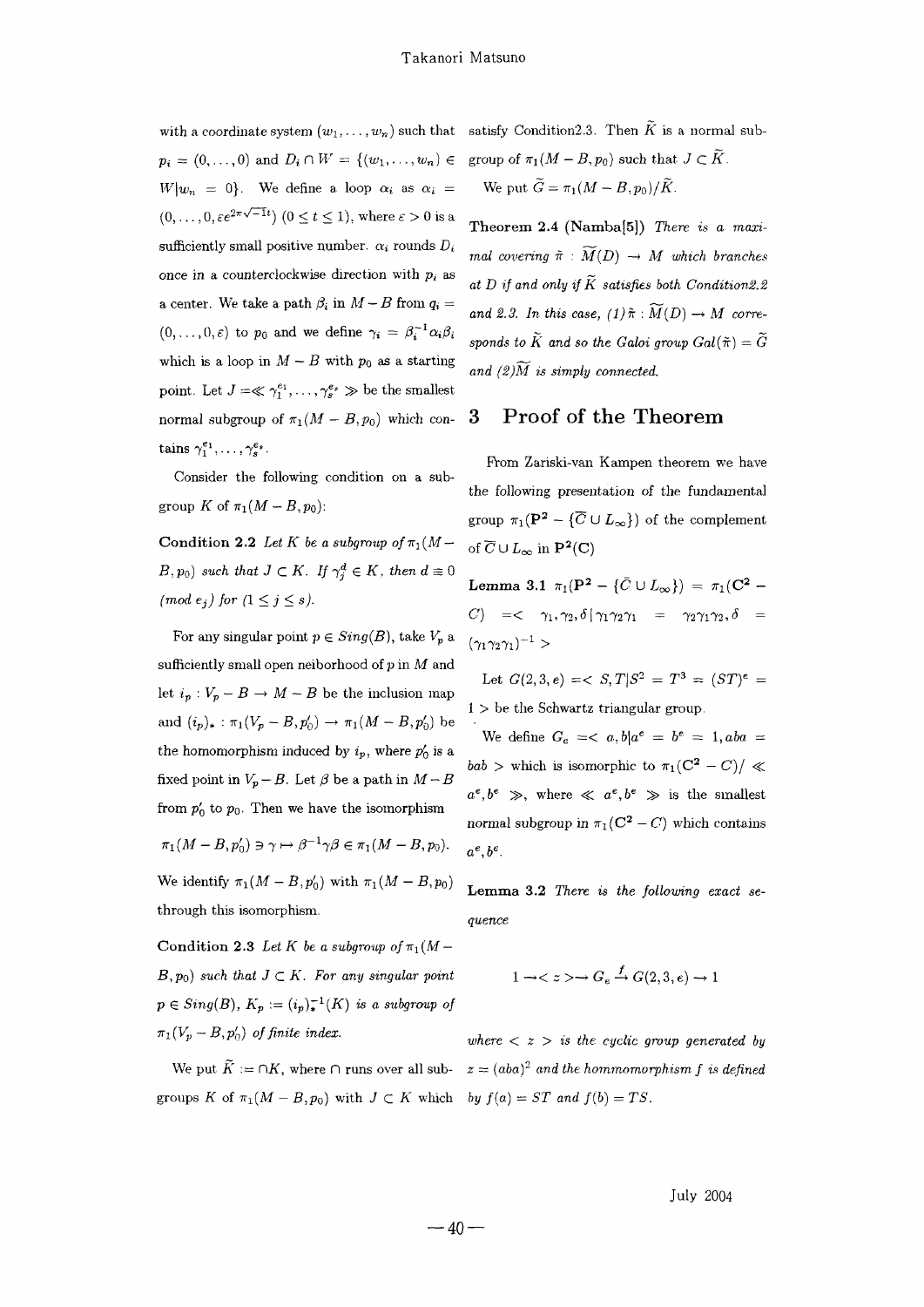## A REMARK ON MAXIMAL GALOIS COVERINGS OVER THE COMPLEX PROJECTIVE PLANE

Let  $J_{e,m} = \ll \gamma_1^e, \gamma_2^e, \delta^m \gg$  be the smallwhich contains  $\gamma_1^e, \gamma_2^e, \delta^m$ . Let  $G_{e,m} = \pi_1(\mathbf{P}^2 - \text{let } G \text{ be a finite group generated by } A \text{ and } B$ .  $\{\bar{C} \cup L_{\infty}\}\slash /J_{\epsilon,m}$  which has a presentation  $\langle$  Then there is a following exact sequence  $\alpha, \beta | \alpha^e = \beta^e = \delta^m = 1, \alpha \beta \alpha = \beta \alpha \beta = \delta^{-1} > 0$ 

We have a surjective homomorphism  $g: G_e \rightarrow$  $G_{e,m}$  by sending  $g(a) = \alpha$  and  $g(b) = \beta$ . We assume  $m$  is even. Then we have

**Lemma 3.3** The kernel of g is  $\langle z^{m/2} \rangle$ ,  $\gamma$ m/2

Hence we have the following exact sequence:

$$
1 \to \langle z^{m/2} \rangle \to G_e \stackrel{g}{\to} G_{e,m} \to 1.
$$

Combining above exact sequences, we have the following exact sequence:

$$
1 \to \langle z \rangle / \langle z^{m/2} \rangle \to G_{e,m} \to G(2,3,e) \to 1.
$$

So in particular, if  $m = 2$ , then

$$
G_{e,2} \simeq G(2,3,e).
$$

Let  $P<sup>1</sup>$  be the complex projective line and take three points, say  $p_1$ ,  $p_2$  and  $p_3$ . We choose a point  $p_0 \in \mathbf{P}^1 - \{p_1, p_2, p_3\}$  as a base pont. It is well known that the fundamental group  $\pi_1(\mathbf{P}^1 \{p_1, p_2, p_3\}, p_0$  has a following presentation <  $\gamma_1, \gamma_2, \gamma_3 | \gamma_3 \gamma_2 \gamma_1 = 1$ .

Lemma 3.4 (Fox[1]) For any integers  $e_1, e_2$ and  $e_3$  greater than 1, there are permutations  $A$ and B of order  $e_1$  and  $e_2$  respectively such that  $AB$  has the order  $e_3$ .

 $\mathbb F$  From this lemma, we take permutations  $A$  and est normal subugroup of  $\pi_1(\mathbf{P}^2 - {\{\bar{C} \cup L_{\infty}\}})$  B such as  $e_1 = 2$ ,  $e_2 = 3$  and  $e_3 = e$  ( $e \ge 6$ ) and

$$
1 \to Ker(\Phi) \to \pi_1(\mathbf{P}^1 - \{p_1, p_2, p_3\}, p_0) \xrightarrow{\Phi} G \to 1
$$

So we have

$$
\frac{\pi_1(\mathbf{P}^1 - \{p_1, p_2, p_3\}, p_0)}{Ker(\Phi)} \cong G.
$$

where  $\langle z^{m/2} \rangle$  is a cyclic group generated by Let  $\langle \gamma_1^2, \gamma_2^3, \gamma_3^e \rangle$  be the smallest normal subgroup of  $\pi_1(\mathbf{P}^1 - \{p_1, p_2, p_3\}, p_0)$  which contains  $\gamma_1^2, \gamma_2^3, \gamma_3^e$ . Then we have  $\ll \gamma_1^2, \gamma_2^3, \gamma_3^e \gg \subset$  $Ker(\Phi)$  and there is a finite Galois covering  $\pi: X_g \to \mathbf{P}^1$  which branches at  $2p_1 + 3p_2 + ep_3$ . Here the Galois group  $Gal(\pi)$  of  $\pi$  is naturally isomorphic to  $G$  and we can deteremine the genus g of the compact Riemann surface  $X_q$  from the order  $|G|$  of  $G$ .

> From Zariski-van Kampen theorem there is a following exact sequence

$$
1 \to \ll \gamma_1^2, \gamma_2^3, \gamma_3^e \gg \to Ker(\Phi) \to \pi_1(X_g) \to 1.
$$

So we have

$$
\frac{Ker(\Phi)}{\ll \gamma^2_1,\gamma^3_2,\gamma^{\epsilon}_3 \gg} \cong \pi_1(X_g).
$$

It is easy to see that  $\pi_1(\mathbf{P}^1$  –  $\{p_1, p_2, p_3\}, p_0)/\ll \gamma_1^2, \gamma_2^3, \gamma_3^e \gg \text{ is isomorphic}$ to  $G(2,3,e)$ . Combining above isomorphisms, we have the following exact sequence

$$
1 \to \pi_1(X_g) \to G(2, 3, e) \to G \to 1.
$$

For any positive integer  $q$ , put

$$
L(q) = \pi_1(X_g)^q [\pi_1(X_g), \pi_1(X_g)].
$$

Bul. of Osaka Pref. Col. of Tech. Vol.38

 $-41-$